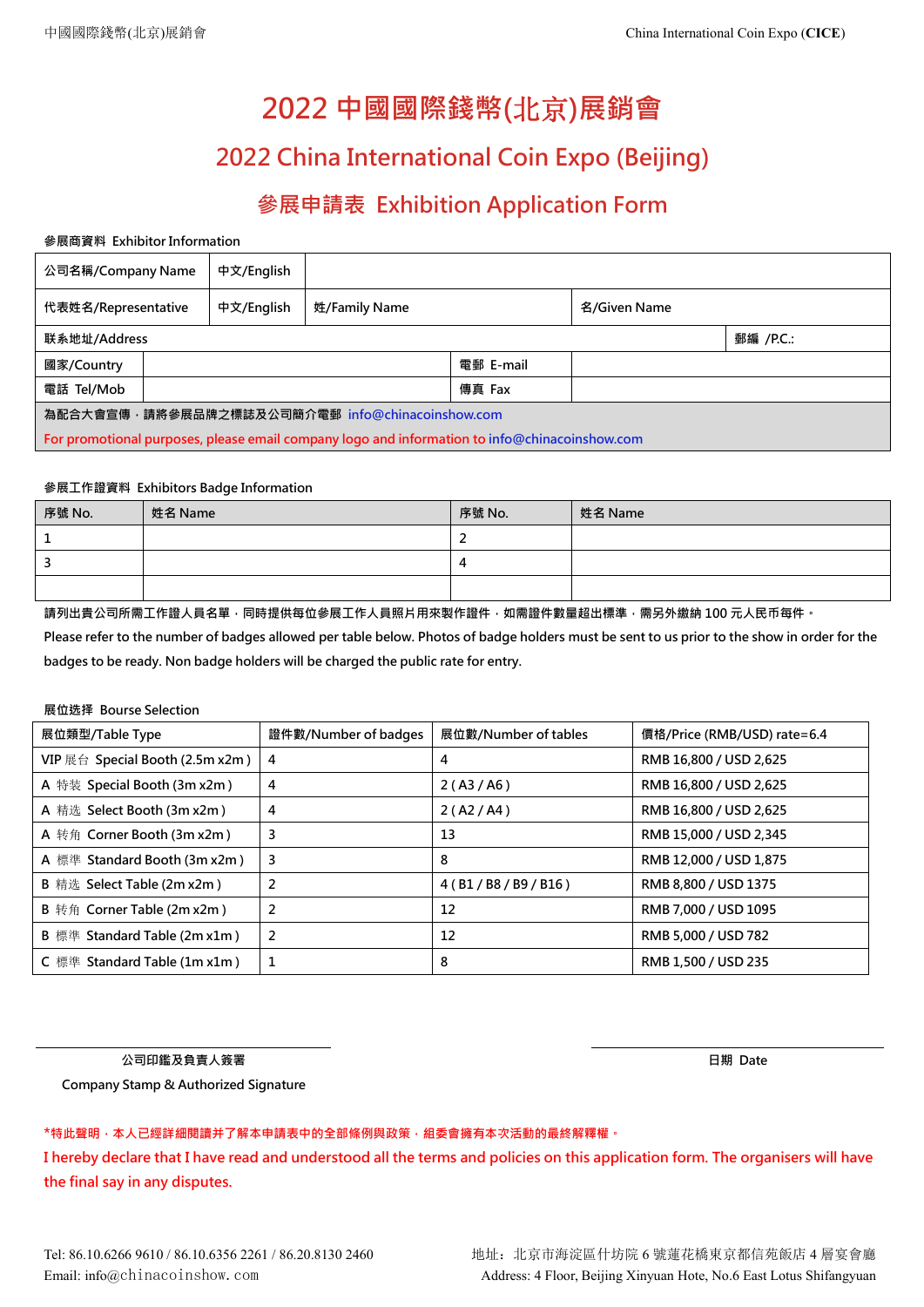## 参展注意事项 Payment Policies

### **大會銀行帳號 CICE Official Bank Info:**

**国内银行打款 开户行:中国银行广州海珠中路支行 账号:6216 6119 0001 7844 968 账户名:王德胜**

**海外银行使用 / For Oversea client usage Bank: BANK OF CHINA HAIZHUZHONG ROAD SUB-BRANCH, GUANGZHOU Address: 245, HaiZhuZhong Road, Guangzhou, China Account No.: 6216 6119 0001 7844 968 Account: WANG DESHENG Swift Address: BKCHCNBJ400**

### **付款須知 Payment Policies:**

**1),參展商在提交本參展申請表時,須要一次性支付全部參展費。 Exhibitors need to make full payment when submitting the application.**

**2),參展商如果未能在申請提交后的一周內完成付款,所提交的申請將會被視為無效。** The application will be cancelled if table fees are failed to pay by a week after submitting the application.

**3),參展展位的價格以人民币結算,如您的付款方式以其他貨幣結算,請與我們聯繫。** The final payment should be paid in RMB. If exhibitors need to pay in other currency or other payment method, please **contact with us.**

**4),以上付款及費用涉及銀行匯費部份,將由申請參展商承擔。 Exhibitors assume any remittance cost of bank caused by the above terms.**

### **参展注意事项 Notice:**

**1),大會組委會竭力為大家提供錢幣交流平臺,但對展會中交易的錢幣爭議、糾紛不承擔任何經濟與法律的責任。任何買家對购得錢 幣有任何疑问,需自行與賣家協商。**

CICE will not take responsibility or be involved in any commercial and legal disputes arising between sellers and buyers.

**2),為嚴格規範中國國際錢幣展品質,大會組委會嚴禁任何參展單位或個人出售偽品錢幣。如有舉報或發現出售偽品錢幣,且經共組 人員勸阻無效,大會將取消參展單位或個人的參展資格,并扣除相應參展費。首日發現扣除 50%參展費用,次日發現扣除 80%參展 費用,最後一日發現扣除全部參展費用。**

CICE strictly forbids the selling of counterfeit material in the shows. Confirmed cases of such cases may lead to the exhibitor barred from our shows immediately and permanently. The exhibitors who are selling the fake items will be expelled and recieve part or none of exhibition fee. If it is found on the first day, 50% exhibition fee will be returned to the exhibitor. If it is found on the second day, 20% exhibition fee will be returned. If it is found on the last day, none of **exhibition fee will be returned..**

3),大會組委會在展會期間實行嚴格的安保措施,但由參展人數眾多,參展商需自行保管好自身錢物。有任何物品遺失,大會將積極 **協助,但亦不承擔經濟與法律的責任。**